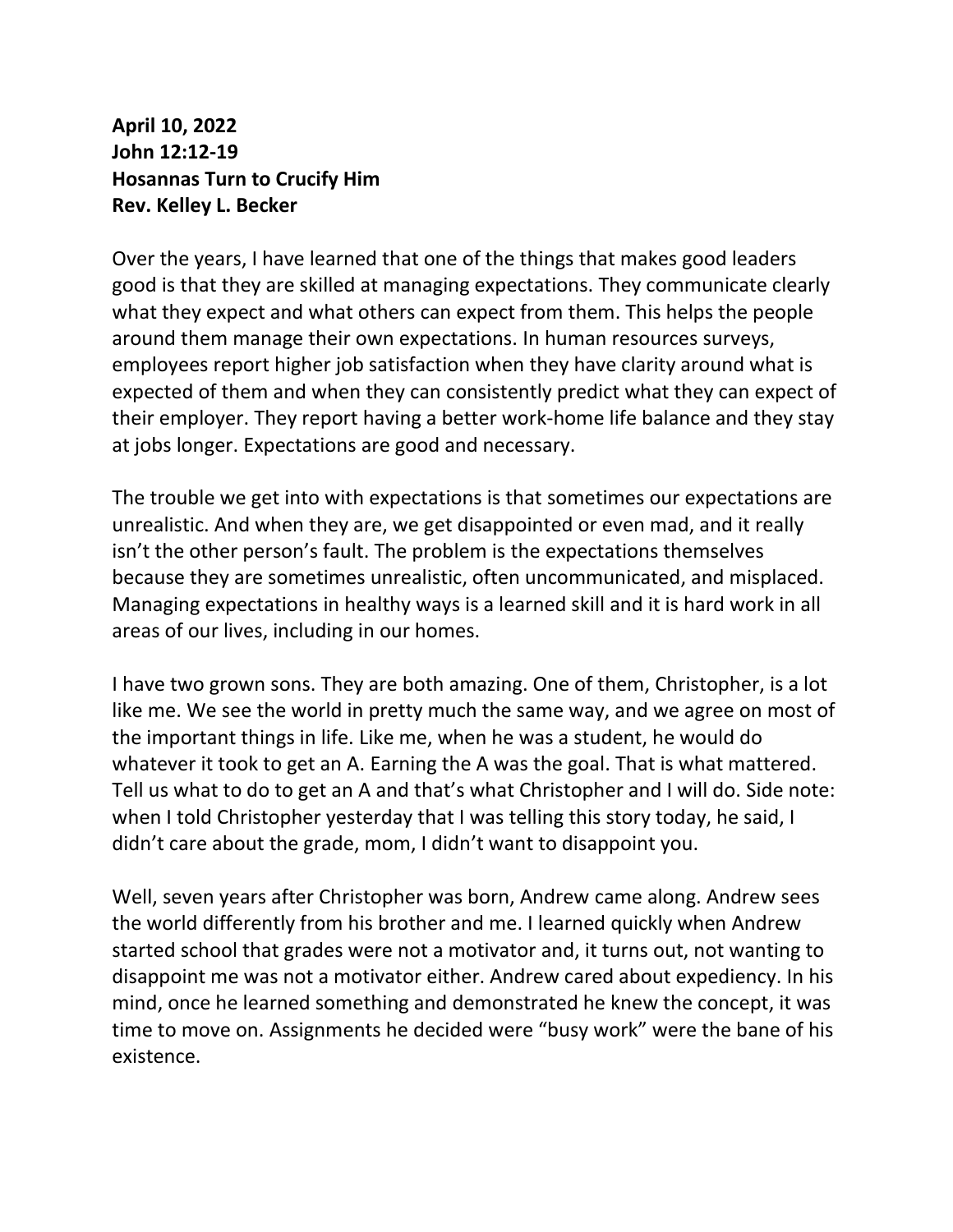I got a taste of this for the first time when he was in second grade. His class was learning how to carry and borrow when adding and subtracting two-digit numbers. Andrew was very good at math. In fact, the summer before second grade, we had been somewhere that required us to sit and wait for a while, and to keep Andrew occupied I taught him how to carry and borrow. He loved it and soon was adding and subtracting numbers much larger than two-digit numbers.

By the time his class learned carrying and borrowing, he had been doing it for a while, and had stopped crossing out the numbers when he borrowed or writing in what he was carrying. He could do it all in his head, which he took great pride in. Well, the worksheets his teacher gave him for homework had bubbles above the numbers and the students were supposed to fill in the bubbles with the numbers being carried or borrowed. Andrew did the work in his head, so he didn't fill in the bubbles.

He got his homework paper back and all the problems were marked wrong, with a note, "fill in the bubbles." When he showed it to me, I said, "All of your answers are right. You just need to fill in the bubbles. "I don't need the bubbles," he said. "I know," I said, "but your teacher wants you to use them. "I am not doing that," Andrew said, "It's for babies." He really dug his heels in, but honestly, I thought the unpleasantness of another homework assignment that was marked all wrong would be enough to snap him out of it. He came home the next night with another math paper, and again, all the problems were wrong. And again, there was a note, "fill in the bubbles," from his teacher. This time the note had an explanation mark after it.

I changed my tactics that night. I busted this out, "Andrew, I am so disappointed that you have chosen not to follow the directions." Andrew looked me square in the eye and said, "You being disappointed sounds like a 'you thing,' not a 'me thing.' I am not filling in the bubbles. It is stupid to expect people to use them if they don't need them. That's what disappoints me." He was 7. From that point on, I knew that expecting Andrew to be like me or like his brother when it came to academics was unrealistic. He was not going to fill in the bubbles, do the extra credit, or create a colorful, neat, "go the extra mile" poster. He would do the math in his head, settle for the B, and turn in posters with only the necessary information, no muss, no fuss. I adjusted my expectations and also resisted the urge to color his posters for him.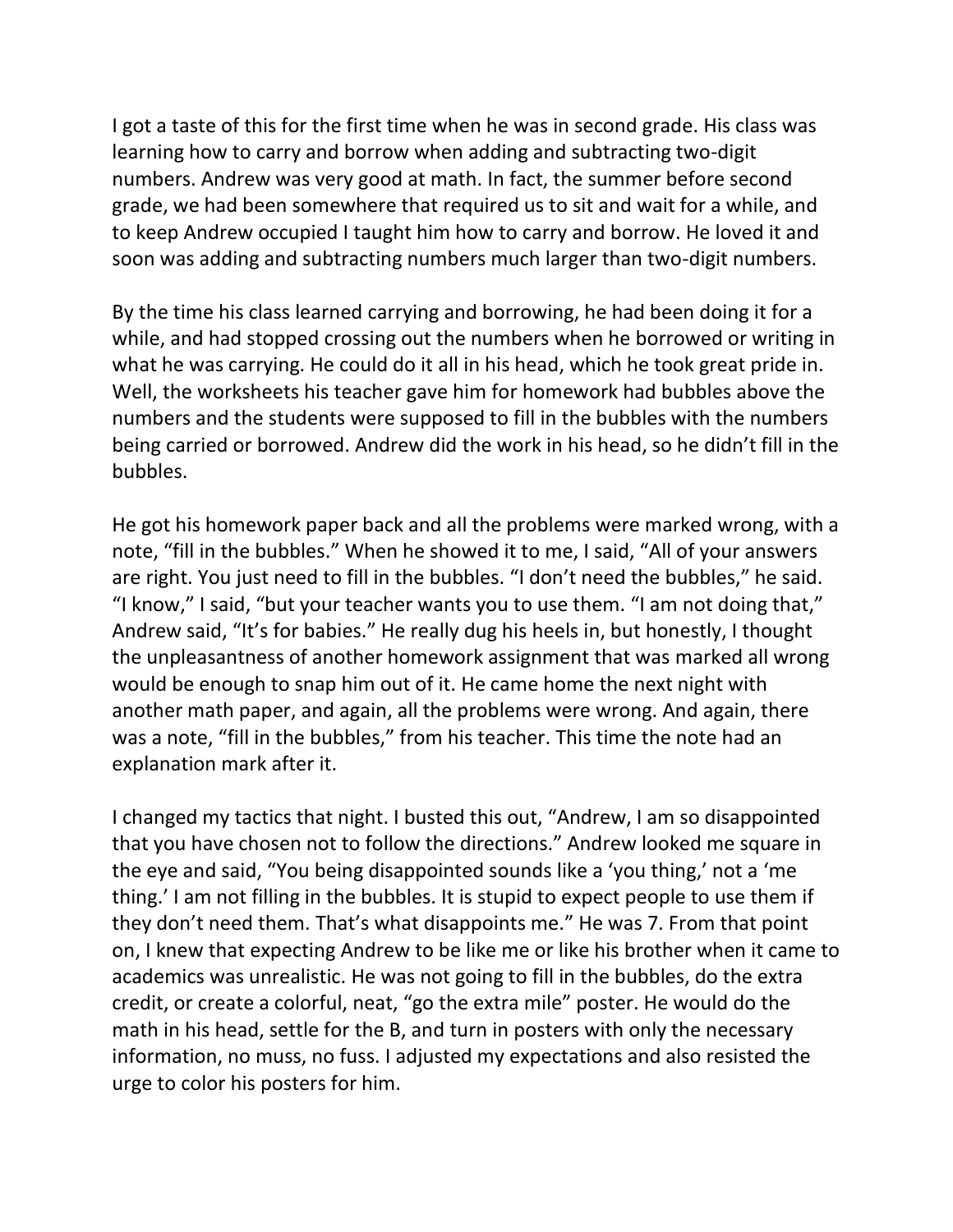Expectations. The story of Palm Sunday and Jesus's entry into Jerusalem is a story about expectations. The crowd gathered that day had big expectations. The question before us right now is, "Would Jesus be what and who they expected?"

This is John 12:12-19:

**<sup>12</sup>** The next day the great crowd that had come to the festival heard that Jesus was coming to Jerusalem. **<sup>13</sup>** So they took branches of palm trees and went out to meet him, shouting,

"Hosanna!

Blessed is the one who comes in the name of the Lord—

the King of Israel!"

**<sup>14</sup>** Jesus found a young donkey and sat on it; as it is written:

**<sup>15</sup>** "Do not be afraid, daughter of Zion.

Look, your king is coming,

sitting on a donkey's colt!"

**<sup>16</sup>**His disciples did not understand these things at first; but when Jesus was glorified, then they remembered that these things had been written of him and had been done to him. **<sup>17</sup>** So the crowd that had been with him when he called Lazarus out of the tomb and raised him from the dead continued to testify. **<sup>18</sup>** It was also because they heard that he had performed this sign that the crowd went to meet him. **<sup>19</sup>** The Pharisees then said to one another, "You see, you can do nothing. Look, the world has gone after him!"

This part of the narrative is situated shortly after the story of Jesus raising Lazarus from the dead. One of the differences between the Gospel of John and the other three gospels is that, in John, the story of Lazarus is the final straw, it is the event that seals the deal as far as the religious leaders are concerned. The author of John wrote, "…from that day on, they planned to put him to death." Having seen Lazarus walk out of the tomb, thanks to Jesus, the Jewish leaders decided he was dangerous to all of them. His actions and the stir he created, was going to cause problems with the Romans and that wouldn't be good for anyone.

In the other gospels, though, the final straw comes after Jesus's entry into Jerusalem. It is the story of his disruption in the temple that screams "danger, danger," to the religious leaders. But in John, Jesus was in and out of Jerusalem several times throughout the story. He disrupted the temple in the Gospel of John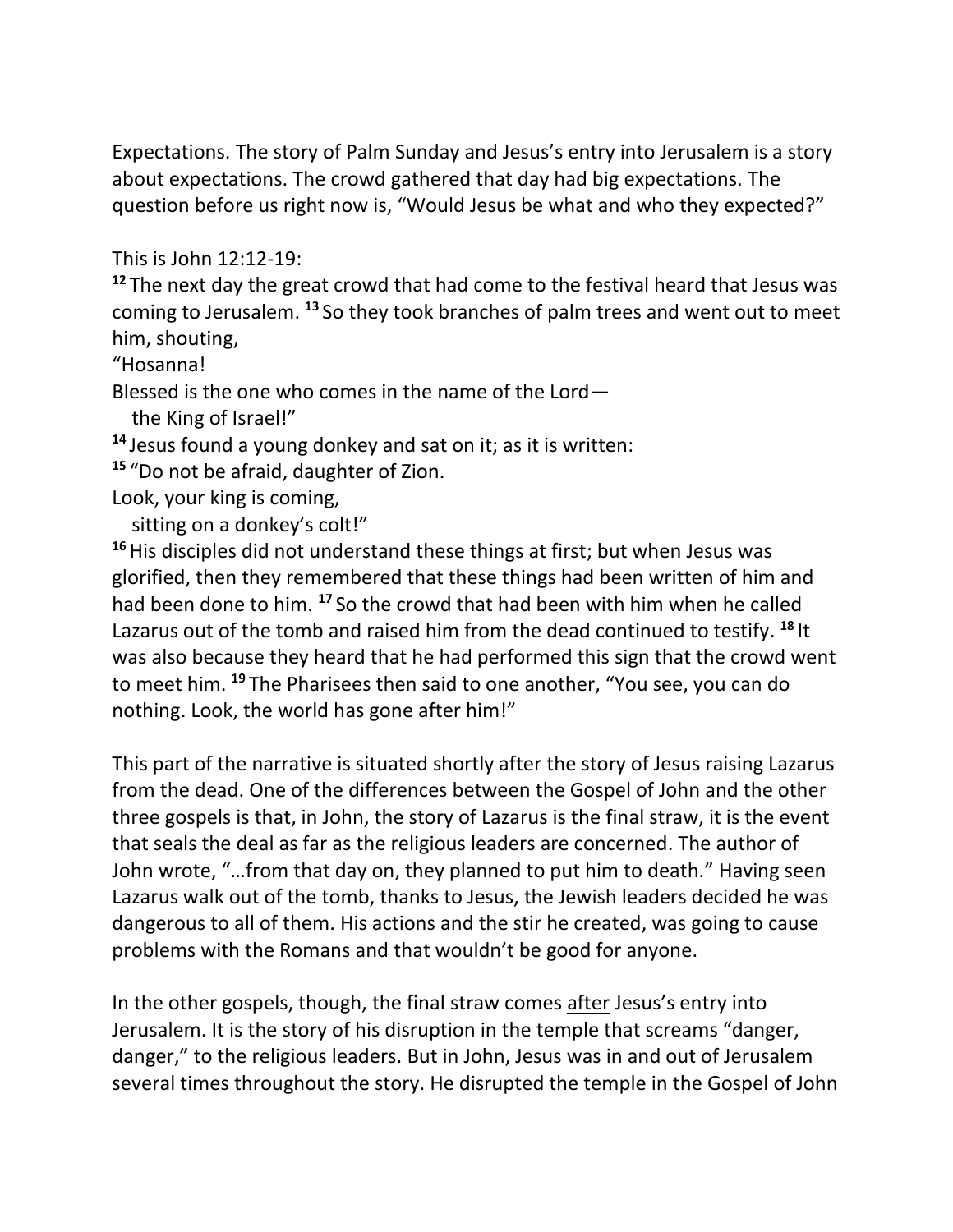way back in chapter two. A lot has happened since then. My point is that in John's narrative, Jesus's entry into Jerusalem this last time seems even more dangerous, more "in your face." He was a wanted man, and he knew it and made quite a spectacle of himself anyway.

As Jesus rode in that day, the crowd that lined the street, waving their palm branches, were filled with hopeful expectation. They shouted, ""Hosanna! Blessed is the one who comes in the name of the Lord—the King of Israel!" You see, every Jewish person in Jerusalem in the first century wanted the Messiah to come, even the ones who were not a fan of Jesus. They wanted a king---a real king, not like Herod. They imagined he would be a warrior; he would combine spiritual power with military might, like King David. Having raised Lazarus from the dead, the people waving palms that day thought Jesus could very well be their guy, the long-awaited Messiah. There they were, on one of the holiest days of the year, in the religious and political capital of their nation, filled with anticipation, shouting, "Save us!" The crowd wanted Jesus to be their king and they expected him to be *their* kind of king.

You know what it's like to wait for the parade to come by. You step out into the street to see if you can see anyone coming. I bet the people waiting for Jesus to come by were doing the same thing. They couldn't wait to see their mighty king process into the city. But wait…what's that they saw? Is *that* Jesus? They were squinting because they couldn't believe what their eyes were seeing. On what was he riding? It is not a big, powerful war horse. It's a donkey. What kind of a king rides in on a donkey? As he passed by, I imagine the people waving their palm branches more vehemently, shouting, "Hosanna," even louder and more convincingly. Like, "Everything is fine. The fact that our king is on an ass is just fine. There is absolutely nothing out of the ordinary to see here."

But there was. The crowd wanted Jesus to be a certain kind of king. They expected something more in line with the Roman processions they had witnessed many times; full displays of imperial power---men on horses, foot soldiers, leather armor, helmets, weapons, banners, golden eagles mounted on poles. The people could hear them coming from far off, the sounds of marching feet, the creaking of leather, the clinking of bridles, the beating of drums. Strutting their stuff, the Roman empire paraded through town, the oppressors reminding the people of the greatness of their military might.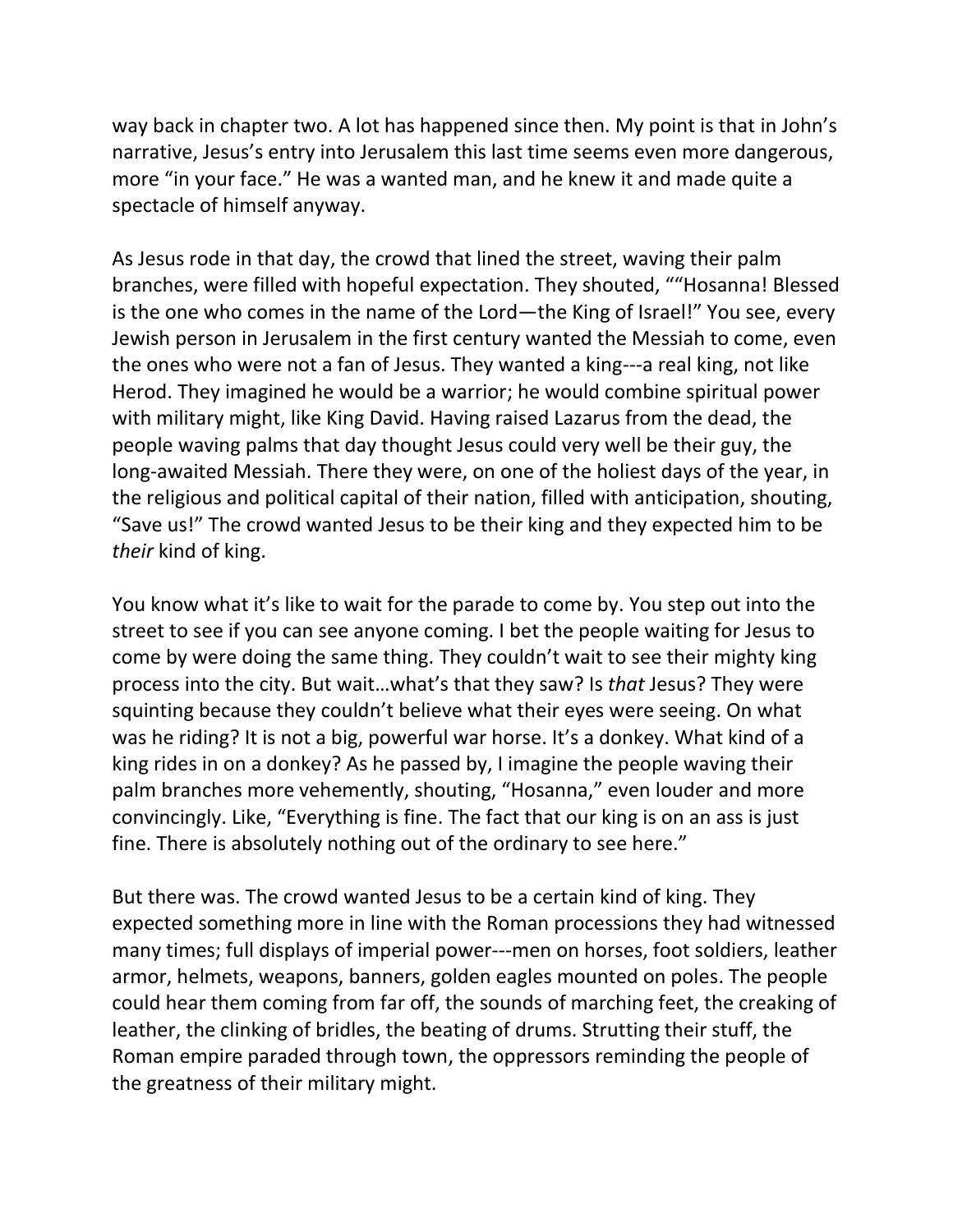It was as if Jesus was poking fun at their toxic-ly masculine displays. That kind of greatness, if you can call it that, was not what Jesus was about. Greatness defined through the lens of God, you see, is not measured by wars won, land occupied, strength shown through domination, or wealth. It is found in the things Jesus spent time talking about and doing: compassionate service, creating community and belonging, and practicing courage by speaking truth to oppressive powers and loving the ones who have been kept on the outside.

Some of the crowd gathered undoubtedly expected him to be more like a magician (poof! you're healed) or miracle-worker, others expected him to be a revolutionary and overthrow the government. Certainly, no one waving palm branches that day expected Jesus to go without a fight to his death. Their expectations of Jesus seem ridiculous to us. Of course, Jesus was not that kind of king. But what about our own expectations?

2000 years later, we still expect Jesus to be what and who he was not. Jesus was not white. Jesus was not Christian. Jesus was not American. He was not concerned with  $2<sup>nd</sup>$  amendment rights or which team won the national championship. Jesus spent zero time condemning loving, consensual, same-sex relationships. Jesus was political, but not partisan. He was not a republican or democrat. Jesus was not a soldier or a magician. One scholar I read this week described him this way, Jesus was a "healer-weirdo, mama's boy, dreamer, napper, feeder, lover, dead-raiser, long winded pray-er…who owned nothing and came from sleepy doe-eyed Nazareth, who seemed more reckless than brave and more like a weak-kneed kid than a burly shepherd…"

It's hard to imagine, but that is the person the protectors of the Jewish faith and political leaders saw as a threat. And the irony of the whole thing is that by the time the author of the Gospel of John wrote his version of the Jesus stories, 65-75 years after Jesus's death, exactly what Jesus was killed to prevent, had already come to pass. The Jerusalem Temple was destroyed and there was full on war. Violence never brings lasting peace, and that is true for the violence of the cross as well.

Jesus was not the kind of Rambo king the people expected. He was a man who was more interested in being what God wanted him to be than what people